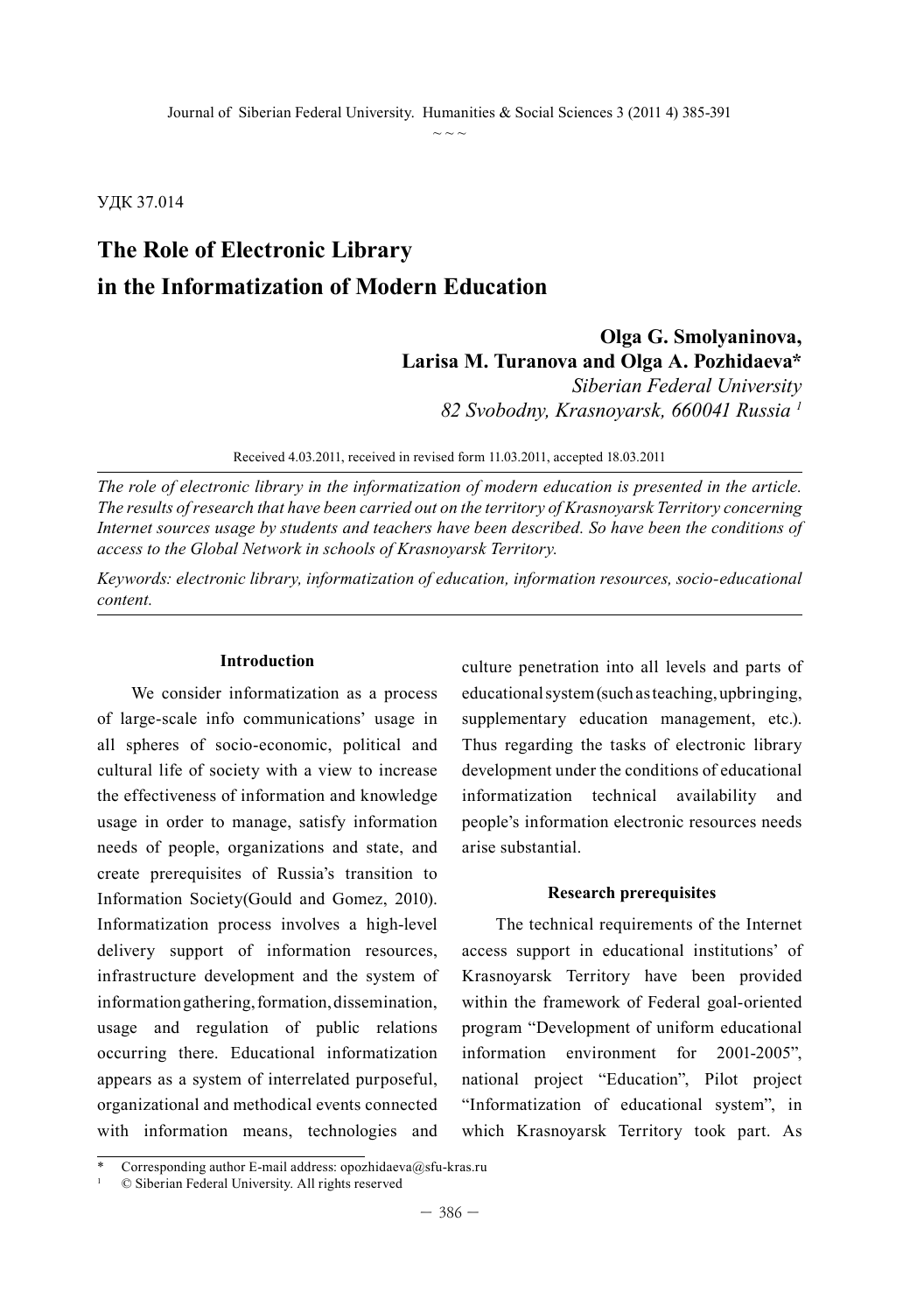#### **Example**

a result of the work within the bounds of mentioned projects in every territory region a necessary technical base for the adoption of modern educational and teaching technologies has been formed, all schools for better or worse have been connected to the Internet (Griffin, 1999). Meanwhile, the results of the survey among teachers, administrative workers of educational institutions, students of several Krasnoyarsk Territory regions conducted within the framework of the project "Socio-educational content of SFU electronic library for human capital development in Krasnoyarsk Territory: conception and realization technologies" let us draw a conclusion that remote areas of the Territory are considerably limited in the access to the Internet sources; these are the areas of Far North, population places, situated at the distance of more than 200km from regional centres. In most cases the minimal speed of the Internet connection at educational institutions is 128 Kb/s with the use of such technologies as xSDL, Wi-Fi, WiMAX and what is more, with satellite link in the places where it is highly needed. Modem connection is more often used, although in the remote from the regional centre areas satellite dish links are used. The method of net connection is determined according to the facilities of a concrete educational institution – wired (over the telephone circuit), wireless and satellite methods. In spite of different technical requirements and impartial characteristics of Global network connection both teachers and students from all territorial groups mention their dissatisfaction with the stability and speed of the Internet connection, though, objectively the Internet connection in the north areas (the town of Kodinsk) is indeed beneath all criticism and it is very temperature-sensitive, while in the other under-test groups' territories there are rather appropriate technical requirements that allow to download video at acceptable speed.

The teachers' and students' access depends on a chosen plan. In Kodinsk, for instance, educational institutions are confined to the limit (six thousand roubles for web traffic payment are allocated to the school a year whereas a real need is measured as 4.5thousand roubles per month). In case of unlimited Internet connection in most educational institutions teachers and students have at their disposal free access to the Internet resources. In half cases students' access to web sources is carried out under teacher's supervision, but at extracurricular time their access is not restricted to subject resources. Mostly the access of teachers and student to web resources at educational institutions is organized in a Computer Sciences classroom, in single instances there is an access to the Internet in the library or specially made media classroom.

Facilities of people's information needs satisfaction directly depend on both technical requirements of the access to electronic web resources and the level of users' information culture maturity.

#### **Research results**

Questionnaire survey has shown that teachers actively use educational web sources, the obvious champions of the most popular resources among teachers are social network websites, and some of them are "Open class", "Internet government of teachers", "Creative teachers network" and many others. More than 30 % of teachers point out the website of electronic encyclopedia Wikipedia and the website of Federal Institute of Pedagogical Instrumentation (www.fipi.ru), educationalmethodical resources, that have been mentioned, indicate some spread in preferable sources. The website of the united digital educational resources collection enjoys considerable popularity among teachers from the rural educational institutions, so do the website of publishing house "1st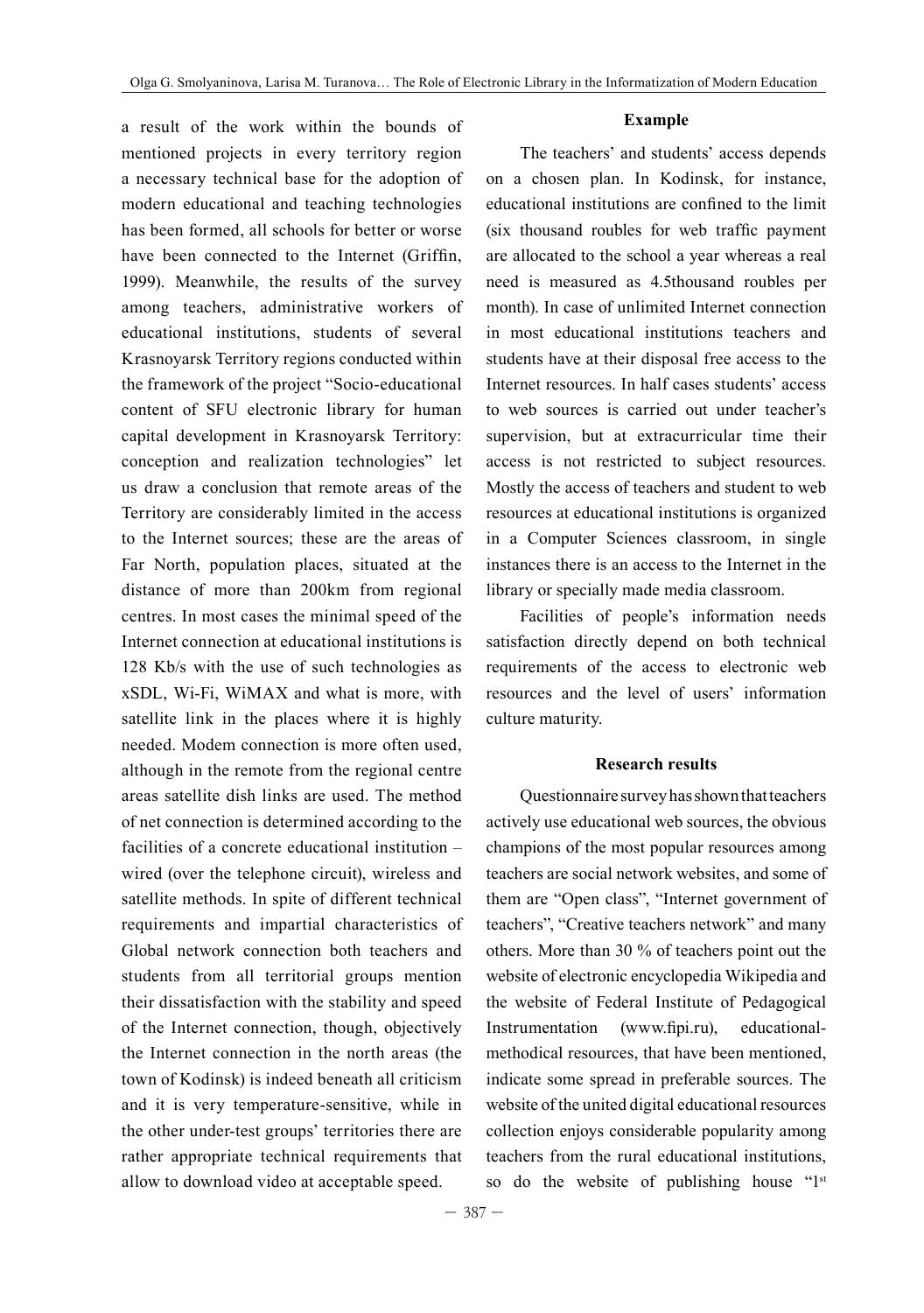September" and the website of Krasnoyarsk Territory Ministry of Education. Apparently teachers are familiar to electronic libraries in a less degree, in the answers to questionnaire on electronic libraries different encyclopedia, particularly encyclopedia by Cyril and Methodius, Wikipedia and electronic dictionaries have been often mentioned. The greatest teachers' interest is caused by methodical resources, actual scientific research materials carried out in psychologicalpedagogical and subject areas, materials for the supplementary education and, first of all, the programs of supplementary courses designed according the latest regulations.

Students' distribution in time spent on the Internet illustrates the Internet usage activity among students of educational institutions (Fig. 1). In the majority of country schools respondents are divided into approximately equal parts (30 % for each) in the following groups: those who spent on the Internet one or two hours, more than 4 hours, less than an hour or they just don't have Internet access, however, at the expense of city schools participants, first of all Krasnoyarsk schools, the percentage of the respondents using the Internet actively has substantially increased so that among 140 participants involved into the research only 23 % spend on the Internet less than an hour a day or don't have it, 53 % spend there approximately more than two hours a day. There is also a separate part of respondents which consists of vocational schools students the vast majority of whom don't have Internet sources access or have no need in it. Doubtless leader of the resources used by students most of all has occurred the website "V kontakte" ("*In the contact*"). It was named by more than 40 % of respondents. Portals which have search engines particularly www.mail.ru, www.yandex.ru, www.google.ru were often mentioned (about 20 % of students name them), online communities websites are rather popular with students ("Moi mir",

"Odnoklassniki") ("*My world*", "*Classmates*"). So do the website www.ege24.ru, the site of online encyclopedia "Wikipedia", www.youtube. ru, report websites, game and music ones, sites with e-books, celebrities fan clubs, sport websites and sites on private interests. Reasons for the Internet attendance named by the test people were the following: mail check, on-line games playing, answers connected with the Internet use for hometask preparation were present in a less degree that can be explained by the fact that the research was done in the summer time when learning motivation is hardly present. Survey participants have found hard to recall any specific web sources for students and electronic libraries.

A modern school has sufficient conditions for providing a possibility of web resources free access both for teachers and students. However, some researches depict that electronic libraries resources containing bibliographic data, electronic journals, e-books, regulatory and legislative information and study materials are not sufficiently used that influences a level of the youth information competence. On the assumption of modern researches conclusions information competence of a person is not directly dependent on the "consumed" resources and time spent on the Internet usage. A level of information competence maturity can be determined with the help of the following indicators:

- skill of orientation in the world information environment;
- to search necessary web resources;
- to work with authentic information resources and extract necessary data;
- to implement a revision of the findings and based on it to produce knowledge.

Besides, it is considered that a person must have practical skills of the work with new information communication forms and data and information distribution. Realizing the education and personal and collective literacy development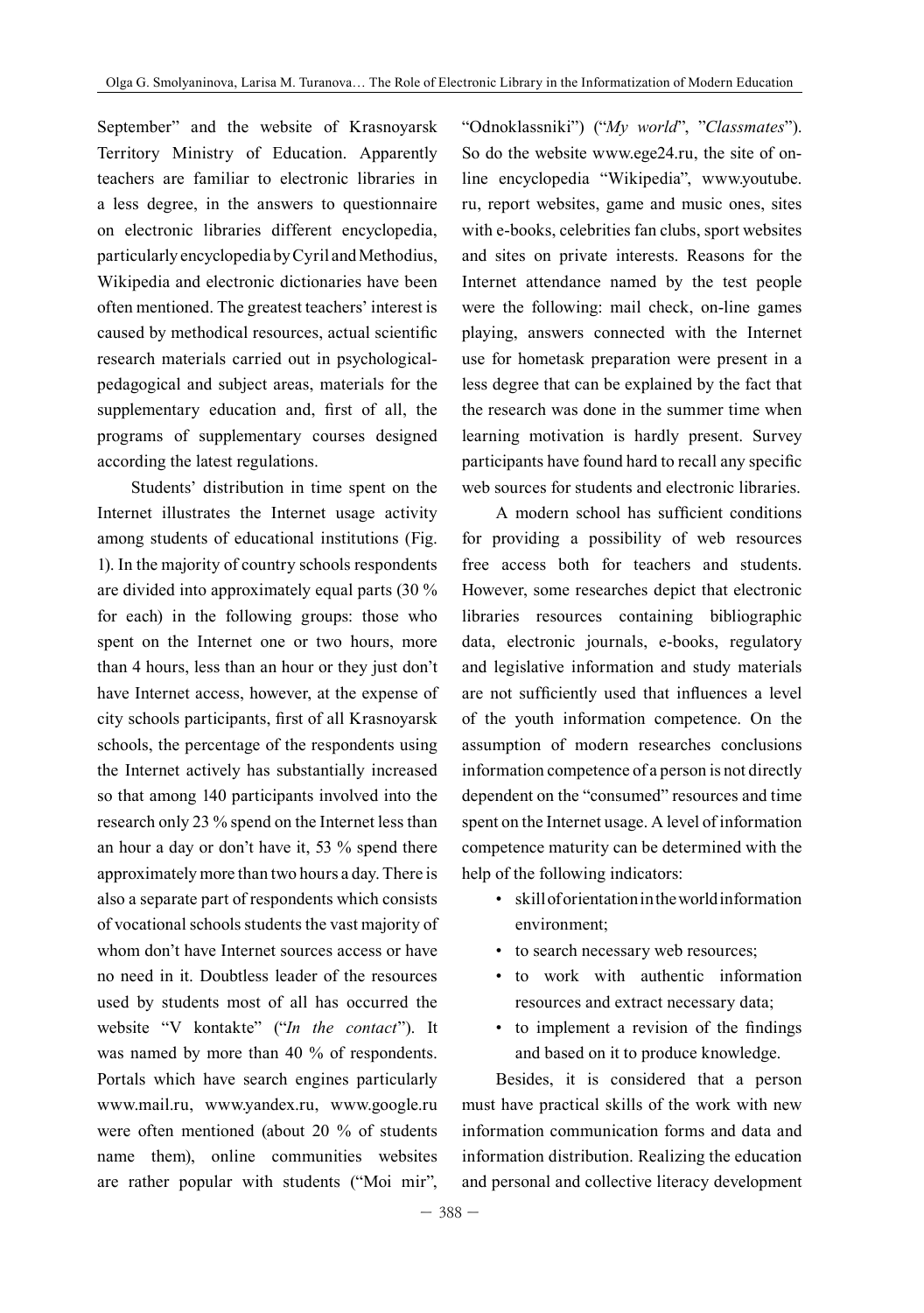

# Amount of time spent by the research participants on the Internet a day

Fig. 1. Amount of time spent by the research participants on the Internet a day

purposefully, the education system contributes a creation of the information sphere that is necessary for society and includes socio-economic, political, cultural, scientific and educational components.

Nowadays the amount of available Internet web resources is rising daily and there are diverse ways of information distribution and web sources access supply. Being a powerful cultural information resource electronic library provides an educational potential, promotes broadening of the Internet user group boundaries and traditional information sources complement. It is expected that students' information competence will be formed provided that the activity with electronic library authentic resources is specially organized.

The development of a regional important electronic library with a scientific, educational and cultural content may become a task of federal university that is being a natural leader of scientific work in the region, in the long view electronic library development is to influence the speed and depth of the regional socio-economic development.

Modern electronic library is socially focused on new forms of virtual interaction.

Basic principles of activities in the network are its openness and availability for different user categories and, what is more, a possibility to use the up-to-date media technologies at information resources making. Today the electronic library space is build up not only and not so much for books but for the information work that assumes up-to-date equipment and software availability and comfortable physical environment. A new model of the Electronic library that is extensively discussed in Russian educational space calls for an adequate response to modern and forthcoming demands of information society.

The survey about needs in resources of SFU Electronic Library (SFU EL) let us find out test people's preferences which are presented at Fig. 2 and 3. Such resources as scientific, consultative, exhibition, informative enjoy the greatest popularity among teachers and administrators and as for students they are: cribs, advisory resources, ways of communication with teachers and supplementary courses.

Wishes on the content of school section of the SFU EL include the following: additional information on subjects, tasks of academic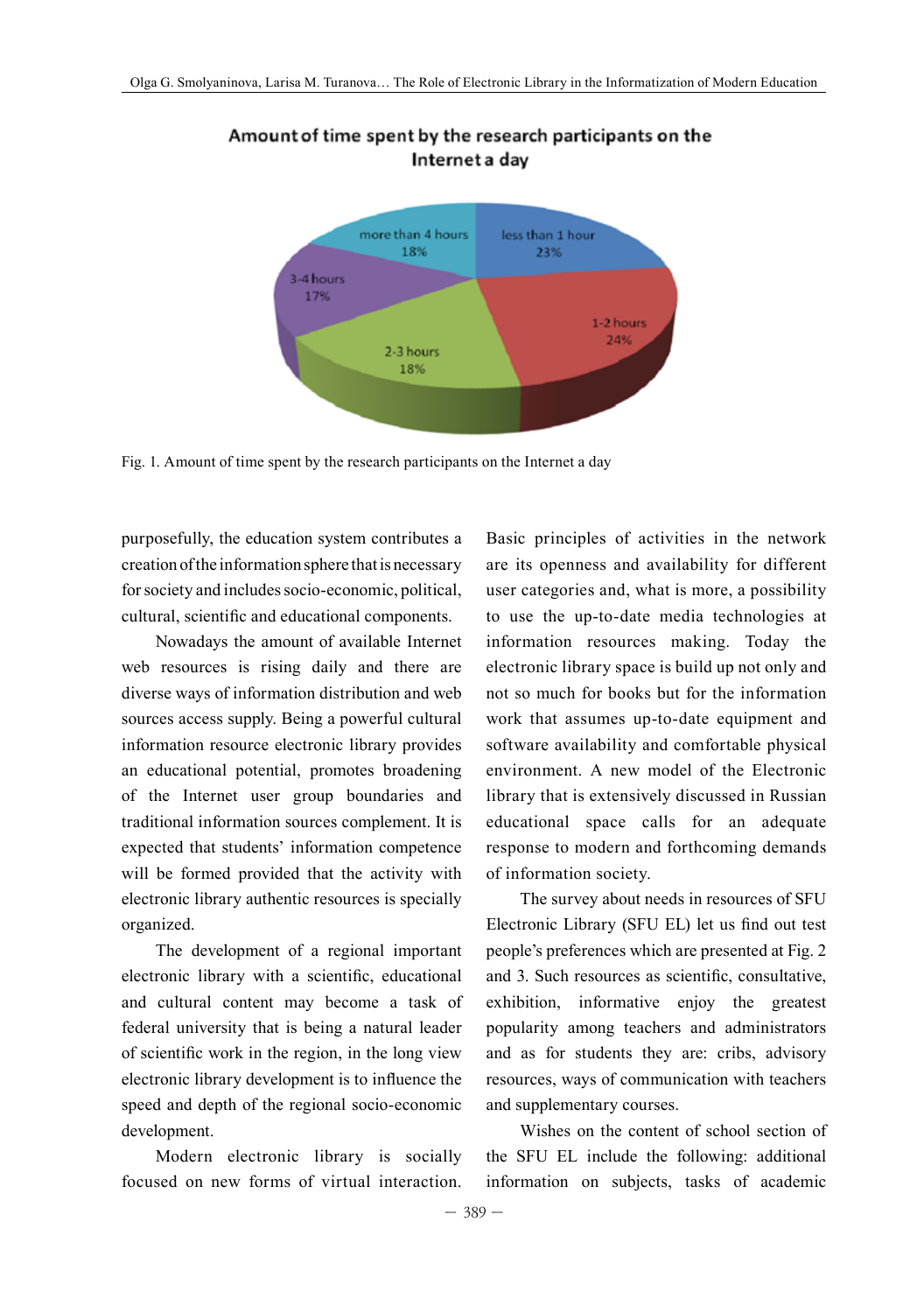

Preferences of teachers taking part in the research in terms of resource kinds for the future electronic library of SFU

Fig. 2. Preferences of teachers taking part in the research in terms of resource kinds for the future electronic library of SFU



Preferences of students taking part in the research in terms of resource kinds for the future electronic library of SFU

Fig. 3. Preferences of students taking part in the research in terms of resource kinds for the future electronic library of SFU

competition format, methodical novelties, USE tasks analysis, and materials on preparation for the university entering, digital textbooks. Teachers have suggested that the following resources are to be included in the SFU EL:

- resources just on the subject
- library of methodical and normative materials, especially there is a great interest to such materials on supplementary education system,
- students research works and their results' discussion,
- academic competition tasks analysis,
- collected papers on the results of scientific conferences,
- guidance and recommendations on students' scientific project design,
- teachers' works of authorship that passed reviewing and competitive selection (as part of regional and city competitions),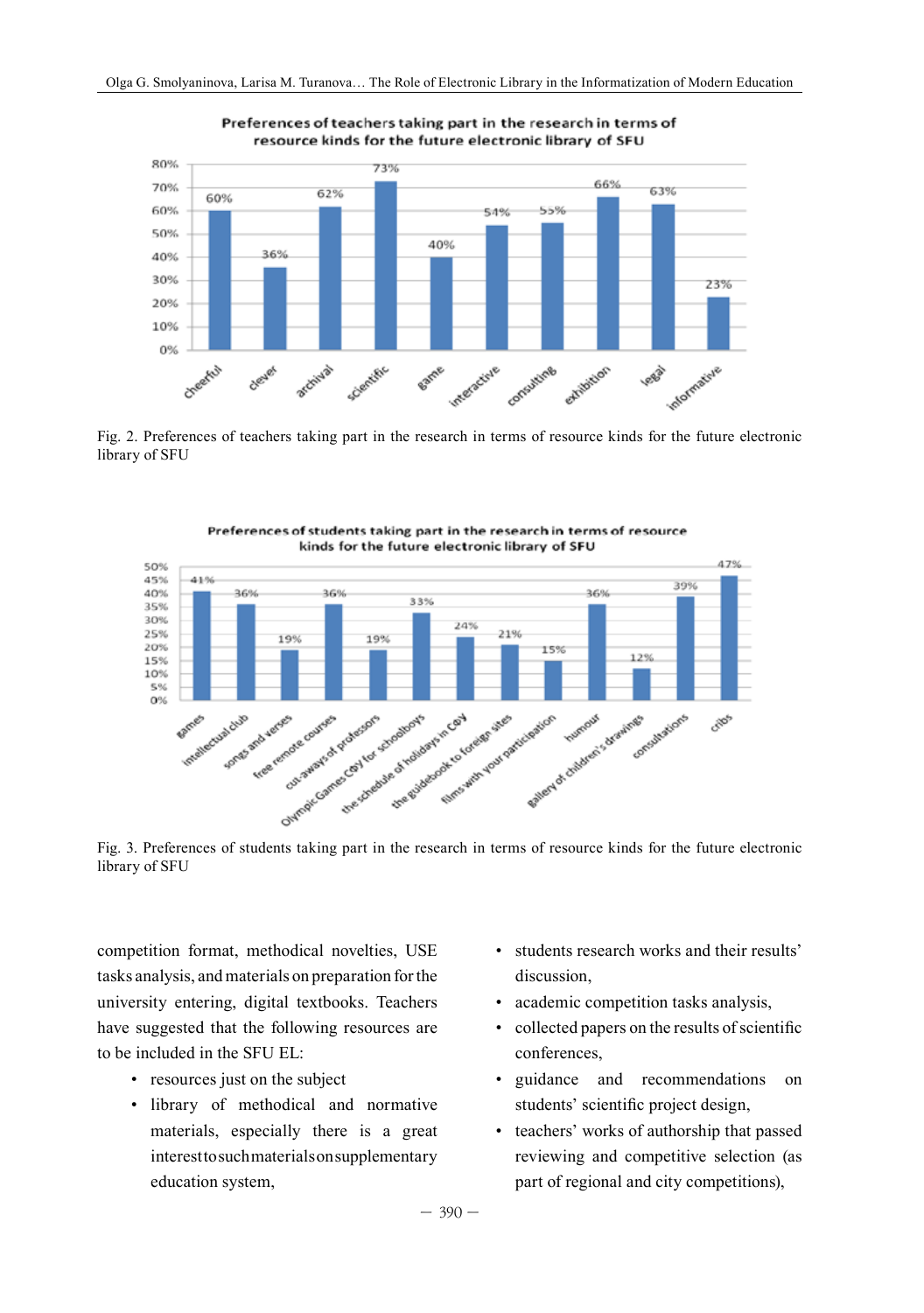• lively and game resources for different educational levels and subjects.

Students proposed to include the following resources in the content of SFU EL:

- entertainments
- reports and papers,
- on-line communication with teachers aimed at discussion of the literary writings.

Focus-group representatives of the research have mentioned that the most actual necessity for the SFU Electronic library is to engage such resources as audio, video and flash and have stressed that it is highly required to enlarge communication facilities of educational space participants in Krasnoyarsk Territory. At the same time they greatly emphasize the problem of interaction with SFU as an organization disposing powerful technical and scientific bases, site of breeding gifted children and talented teachers and furthermore administration and scientificmethodical maintenance for school teachers' qualifying evaluation. Despite great numbers of websites designed for the educational system some problems are still mentioned:

- shortage of made structured, cataloged annotated information and methodical support of educational process (digital educational materials, specific programs);
- lack of unified criteria and requirements for necessary documents and digital educational resources and for teachers' qualified documentation.

## **Conclusion**

Within the framework of focus groups of pedagogical community representatives timeliness of SFU EL and its content designing for students and teachers have been noted. In the context of high significance of the factor that teachers access to the Internet and electronic

libraries resources turns out to be rather difficult the question of teachers interaction with SFU EL has gained special importance – only this way of communication provides maximum potential of the suggested communicative-educational service increase. Overwhelming majority of teachers would rather see interactive resources and scientific ones as educational content of SFU EL (Fig. 2). So we can say that scientific potential of SFU EL for human potential development and interaction is fully situated in the organizationcommunication sphere, as far as teachers mention their total interest in development of relationships with the higher school and only face a lack of such scientific-methodical network environment in SFU EL practice of our country and in the foreign one too. Besides interaction with SFU EL from the viewpoint of digital educational resources involvement the question of information exchange between two successive elements of educational system (school and university) appears to be of great importance. In this context the interaction of EL with students and parents (in terms of allocation of the information on potential clients) and with teachers for the purpose of mutual information exchange is believed to have prospects.

SFU Electronic Library development is connected with forming of digital educational resources fund in the field of scientific and educational programs and support of all categories of users availability and maintenance of the interest in electronic library funds at the expense of the activity organized around the electronic library in the network of communities with diverse orientations (Smolyaninova and Ryzhkova, 2010). Electronic library is an integrated system that includes a support system and a firmware complex which maintains the stable work of the search engine and provide an opportunity of EL funds stocking, registration and long-term storage, multiaspect search and